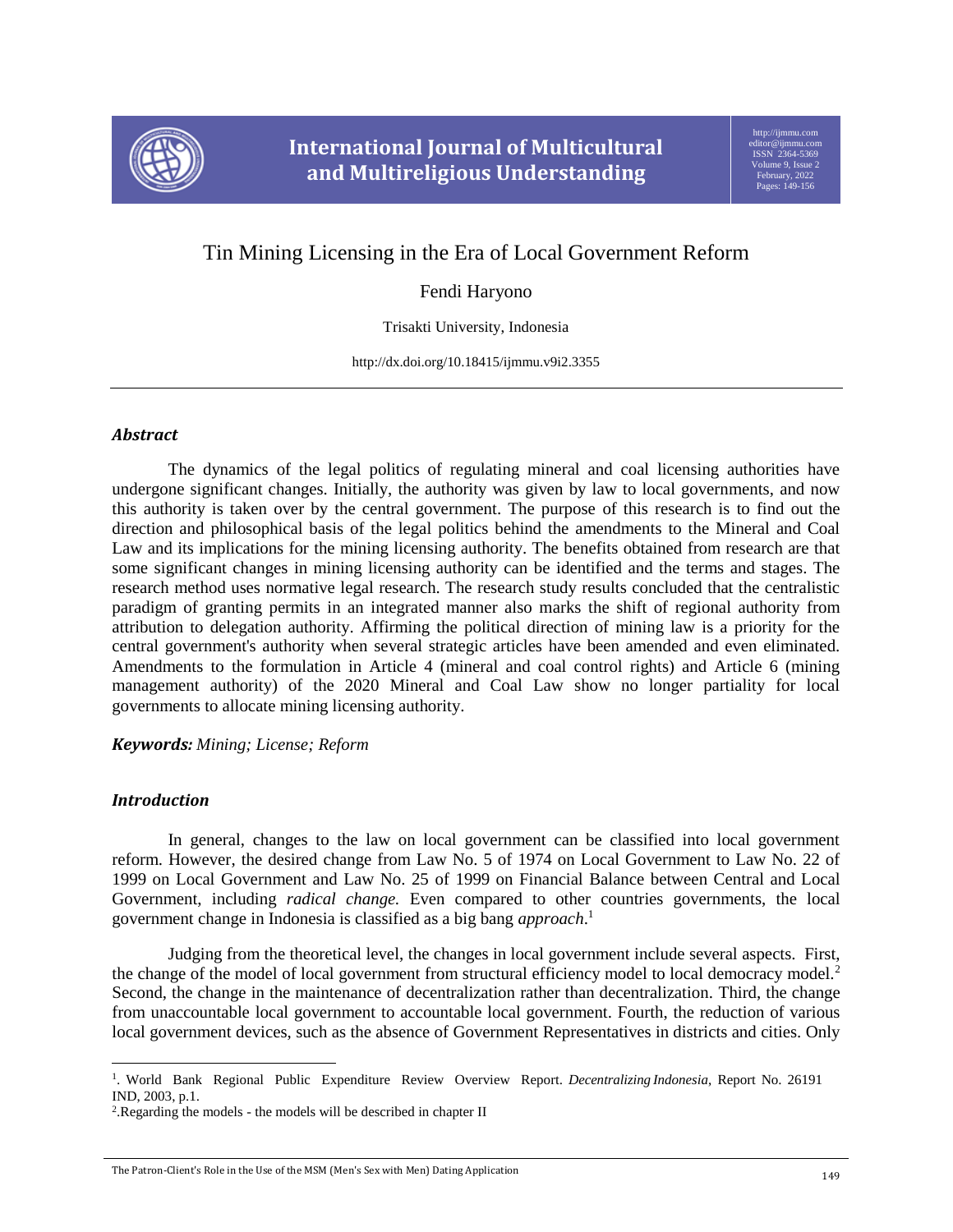the governor plays a dual role, as Regional Head and as a Representative of the Government. Fifth, the change from an integrated prefectural system intact to an integrated only at the provincial level. Sixth, the distribution of government affairs by detailing the affairs of government that are the competence of autonomous regions, replaced by a general formula by declaring districts and cities authorized. These organize various government affairs that are not prohibited by law or do not include the jurisdiction of other government arrangements (opened arrangement). At the same time, the affairs of the provincial government are detailed (ultra-vires doctrine). Seventh, government oversight of autonomous region legal products is only repressive without preventive supervision.

The consequences of changing models and the inclusion of open-end arrangements in the handover of government affairs to districts and cities, the affairs of district and city government are getting bigger. In addition, there is also a change in the type of local government affairs for districts and cities that did not initially cover mining affairs, now covering mining affairs.

Enlargement of district and city autonomy taken by handing over government affairs with a general formula, changing the authority of mining affairs. Initially, the mining licensing authority was in the hands of the government, then switched to districts and cities. The submission of mining affairs is regulated in Government Regulation No. 75 of 2001 on the Implementation of Law No. 11 of 1967. Along with these changes, there are various problems in granting mining permits in general and tin mining, especially on the island of Bangka.

First, the rise of unconventional mines<sup>3</sup>on Bangka Island, basically the term is not known in Law No. 11 of 1967. Unconventional mining is a tin mining business conducted by a group of residents and is based only on the recommendation of the village head. A policy triggered this in the Department (now the Ministry of State) of Industry and Trade with the issuance of The Minister of Industry Decree No. 146 / MPP / Kep / 4 / 1999, which declared tin as a free (unsupervised) item, so SOEs no longer monopolized that tin.

Unconventional mining activities are rife as part of the community's economic activities as a whole. The increase in the number of IT occurred especially when reforms hit Indonesia at the end of 1999, with the enactment of Law No. 22 of 1999 on *Local Government.* When there was an economic crisis, people switched professions to find other sources of livelihood besides farming. Unconventional mining is mushrooming and operating everywhere, not only using traditional tools but already using modern equipment such as excavators. Data from Agency Assessment and Application of Technology in 2008 showed that of the approximately 70,000 mining units in the Bangka islands, only about 30% had a permit.<sup>4</sup>

Unconventional mining is the most significant contributor to land and forest destruction, reaching 150,000 hectares or 30% of Bangka Belitung forest area. <sup>5</sup> Damage due to Unconventional mining at the mining site of the land area and occurred to the coast with the buoyant Unconventional mining. There is damage due to mud from Unconventional mining locations in coastal areas and mangrove forests. Former Unconventional mining is generally left alone without any effort to reclaim it to become perforated at the land's surface referred to as " vault " Unconventional mining also damages watersheds, protected forests, and production forests.<sup>6</sup> Unconventional mining is currently done in the new area and done in the former

 $\overline{\phantom{a}}$ 

<sup>3</sup> .Unconventional Mining is the activity of the Bangka community who do tin mining in order to prosper their lives with simple equipment and ways similar to mining carried out by PT Timah. This method they get by observing the employees of PT Timah while doing mining. When the location of IT is on individual property, it can be done through cooperation. This is usually done by the Worker Boss, who approaches the landowner and also the financier. (Iskandar Zulkarnain, *Konflik di Kawasan Pertambangan Timah di Bangka Belitung,* Jakarta : Penerbit LIPI Press, 2005, p. 131).

<sup>4</sup> .Agus Suprihatin Utomo Mahasiswa Program Studi Fisika FPMIPA Universitas Pendidikan Indonesia, <http://www.kabarindonesia.com/berita>*, Realita Degradasi Area Hutan Pasca Penambangan Timah di Pulau Bangka,*  Bandung : 27 Oktober 2008.

<sup>5</sup> .Arif Budiman, *Power and Mastery of Natural Resources, Case Study of Tin Mining in Bangka Islands.* (Jakarta: Indonesia Center for Sustainable Development, 2007), p.51.

<sup>6</sup> .Arif Budiman, *Ibid*.,hal. 52

The Patron-Client's Role in the Use of the MSM (Men's Sex with Men) Dating Application 150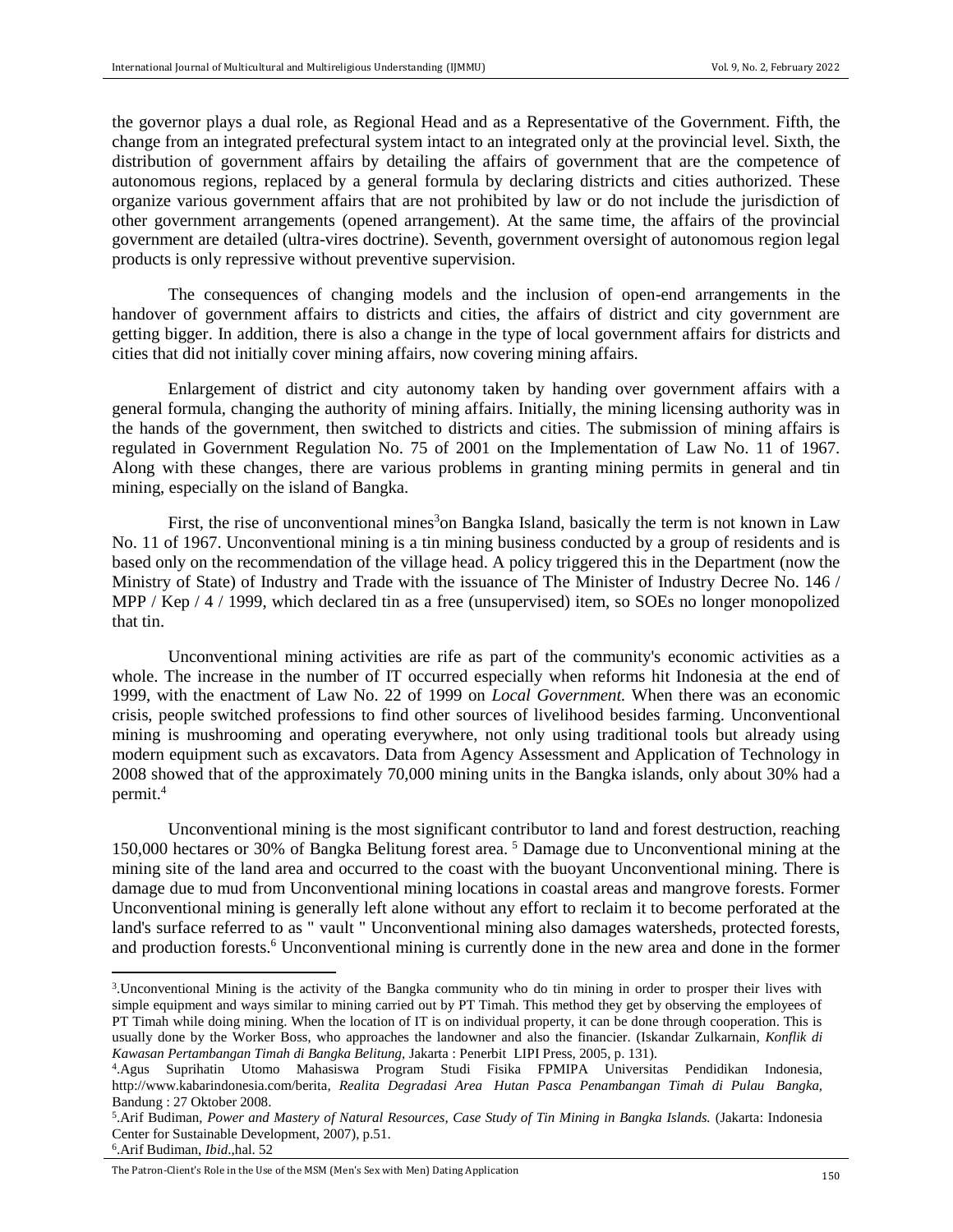area of PT Timah. While the land of the former PT. Timah mine is being reclamation, and the reclamation process becomes unreserved. Land excavation by unconventional mining and dredging of water base by mining activities has become uncontrolled and resulted in changes in land allocation to be not as it should be and trigger environmental degradation.

Based on provisional data compiled by the Bangka Belitung Islands Police in 2007, there are 3,653 unconventional mines. Using satellite imagery in 2004, an area of 378,042 hectares or 58 percent of the 657,510 hectares of Bangka Belitung islands forest area is critical land. On the other hand, the impact of the rise of unconventional mines at least until 2007 showed 28 (twenty-eight) cases of mine accidents with the death toll. Over the three years, Bangka Belitung Islands Police has solved 142 cases of *illegal*  mining, 27 (twenty-seven) cases of forestry crimes, five cases of smuggling, and 56 (fifty-six) cases of land sabotage.<sup>7</sup>

Isu, which became a source of conflict in the era of reform in the tin mining business, is related to the authority to grant mining licensing, where there are overlapping cases of licensing and mining without permission*(illegal).* This illegal mining is a consequence of Law No. 22 of 1999 on Local Government. These issues have tremendous and long-term implications for the emergence of licensing conflicts in various autonomous regions.

The rollout of the reform era has impacted the change in the status of the Bangka Belitung region. This also adds to the length of problems in the islands and makes the situation more complex, considering that in the period of transfer of authority, the condition of the local government is still far from organized. The desire of the Regency / City to include tin mines as part of the source of regional budget revenue becomes constrained because areas that have the potential to contain tin have been under the mining power (KP) of PT Timah or the work contract (KK) of PT Koba Tin. This encourages district and city governments to make various policies that are often not in line with national policies. In the end, in the implementation of mining activities in the Bangka islands, there is legal uncertainty in the issuance of mining permits, high costs to obtain tin mining permits, the management of permits that are felt convoluted.<sup>8</sup> All of which impacts the high cost of obtaining a tin mining permit.<sup>9</sup>

#### *Research Methods*

 $\overline{\phantom{a}}$ 

This study uses normative legal studies with normative legal research analyzing legal norms that apply in the mining sector in the reform era. Among others Law No. 11 of 1967 on The Basic Provisions of Mining, Law No. 4 of 2009 on Minerals and Coal, Law No. 22 of 1999 as it has been replaced by Law No. 32 of 2004 on Local Government, Government Regulation No. 32 of 1969 jo Regulation of The Government No. 75 of 2001 on Regulation of Implementation of Mining Law, Government Regulation No. 38 of 2007 and local regulations in Bangka Belitung Islands Province on Mining Management. The legislation is used to solve and analyze a licensing problem raised in mining management in general and tin mining in Bangka in particular.

In normative research, the primary data used in the form of *secondary data* is data obtained*<sup>10</sup>*

<sup>7</sup> [.http://www.belitungkab.go.id/news\\_detail.php?newsid=189,](http://www.belitungkab.go.id/news_detail.php?newsid=189,%20) *Konsep KapoldaMenanggulangi dan Menertibkan Tambang Rakyat*, Penulis: Pemerintah kabupaten Belitung

<sup>8</sup> .*"Polisi Tutup Tambang Timah Inkonvensional di Bangka*", [http://kompas.com/kompas-c](http://kompas.com/kompas-)etak

<sup>9</sup> .*"Polisi Tutup Tambang Timah Inkonvensional di Bangka*", [http://kompas.com/kompas-c](http://kompas.com/kompas-)etak

<sup>&</sup>lt;sup>10</sup>.Secondary data is based on: (1) primary legal materials: legal materials whose contents have binding power in society, various laws and regulations, namely various laws and regulations or positive laws that apply in the field of mining in general, and tin in Bangka in particular. For example: Basic torso regulations of the 1945 Constitution, Laws, Government Regulations, Presidential Regulations, Local Regulations. Then also include legal materials that are not codified, in the form of: Customary law of jurisprudence, tracts and legal materials from the Dutch colonial era that until now still applies (2) secondary legal materials: legal materials that explain the primary legal material, in the form of: books, newspapers, magazines, articles, draft laws, research results, works from the legal circles, (3) Tertier legal materials: legal materials that provide explanations for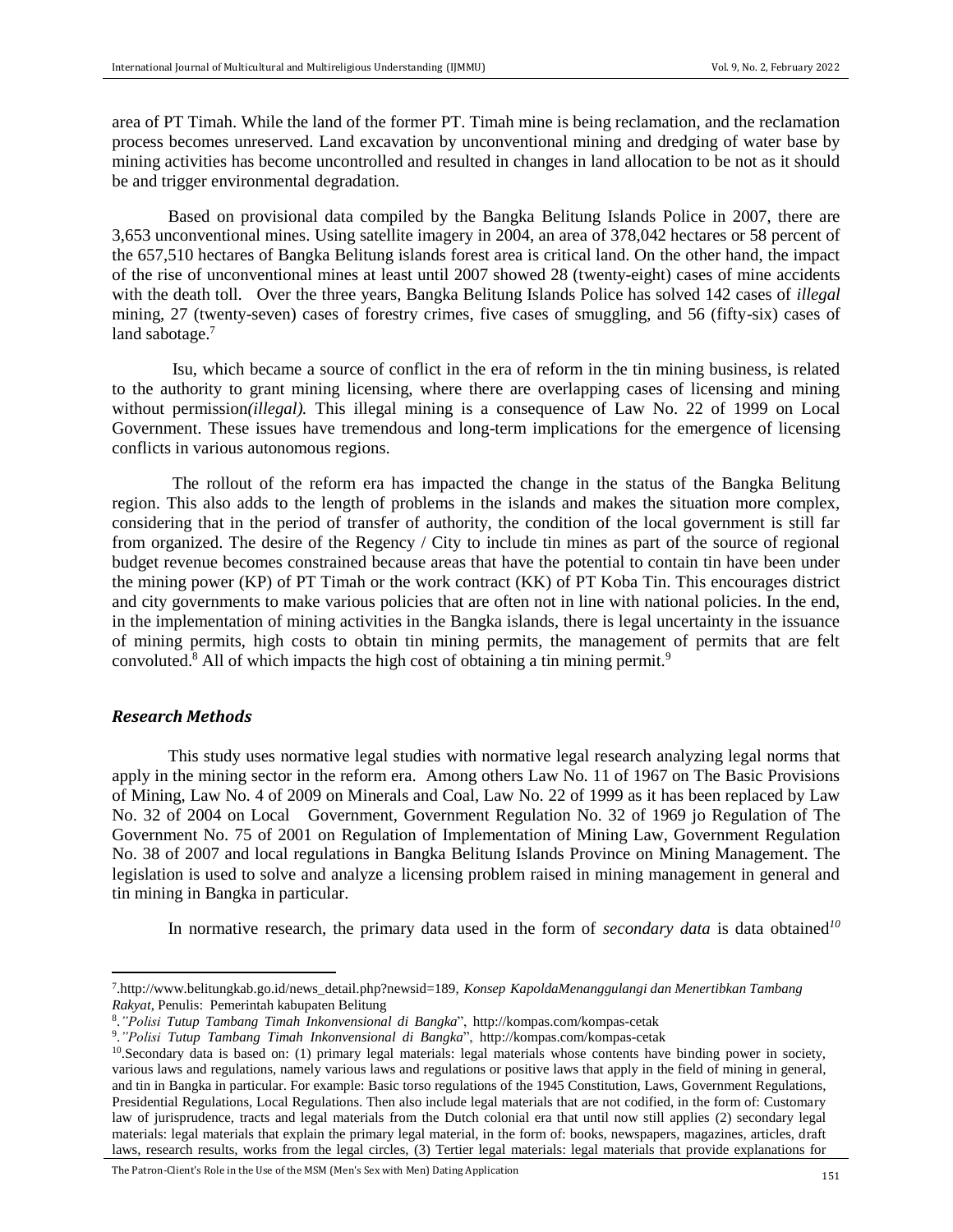from document study"<sup>11</sup>, which can be in the form of written materials needed that contain the information studied, can be primary documents and secondary documents. Other data obtained in the field, in the form of the licensing in the autonomous region, will be studied through several sources on Bangka Island, among others: the head of mining offices both Provincial and Regency and the management of PT Timah. The secondary data was obtained from interviews with the sources as informants.

Data collection is also done by interviewing several sources from the government to complete the required secondary data. The selected sources include experts in mining law, experts in the field of state administrative law, the Director-General of Minerals and Geothermal, and other relevant parties in connection with licensing in mining that can provide information on the issues studied. Interviews are conducted using instruments in *interview guidelines (interview guides).* 

Data analysis with *qualitatively* to provide a comprehensive <sup>12</sup>*(holistic)* picture of the facts and problems related to the research object so that conclusions can be obtained about the issues studied. Qualitative research procedures produce *descriptive* data, i.e., what written or oral informants state and actual behaviour. Thus, qualitative methods aim to understand or understand the symptoms studied and find the accuracy of the data through verification.<sup>13</sup>

#### *Discussion*

 $\overline{\phantom{a}}$ 

Mining Licensing Authority in the Mining Mining Law Tidal management is strongly influenced by the paradigm of the relationship between the central government and the local government. Since the presence of Law No. 11 of 1967 on The Basic Provisions of Mining, the regulation of mining licensing administration policy is carried out sectorally in mining law and its implementing regulations, most recently on Law No. 4 of 2009 on Mineral and Coal Mining. However, after Law No. 23 of 2014 on Local Government, the sectoral approach of licensing administration in mining law occurred a shift to the government affairs regime. This regulation happens because businesses in the mining sector have a node point that intersects directly with government affairs, especially the issue of autonomy and division of government affairs regarding the central government's relationship with local governments.

Permission is a form of authority in the form of decision-giving by the administrative body, in this case, is the government. According to Hadjon, the authority to create and issue permits can only be obtained through attribution and delegation. Attribution refers to the original authority. Delegates point to the transfer of authority to other government bodies. At the same time, the mandate gives authority to other officials and acts on behalf of the mandate giver.

Initially, the authority of mining licensing by attribution was given law to local governments at the provincial level to districts/cities. This is stated in Article 7 is the authority of the provincial government to issue mining permits, and Article 8 of the districts/city government can issue mining permits and People's Mining Permit.

It is reaffirmed in Article 37, where the regent/mayor grants the mining permits if the mining business license area (WIUP) is in one district/city area. Meanwhile, it becomes the governor's authority

The Patron-Client's Role in the Use of the MSM (Men's Sex with Men) Dating Application <sup>152</sup>

primary and secondary legal materials. In the form of: abstract legislation, legal bibliography, court directory, legal dictionary, legal encyclopedia, legal malajah index. (Soerjono Soekanto and Sri Mamudji, *Op.Cit.)*, p.13.

<sup>11</sup> .*a survey, experiment ar observational study (*Kenneth D. Bailey, *Methods of Social Research*. NewYork: Macmillan Publishing Co.,Ins., 1982 ), P.302

 $12$ . According to Valerine J. L Kierkhoff, it is said that qualitative research has the following characteristics: *(a)* descriptive and explanatory; *(b)* analysis can be done deductively or inductively; *(c)* does not rely on measurements, variables may appear later, and the determination of the sample is not strict; *(d)* data collected using observations and interviews; (e) conclusions are difficult to generalize. (Vallerine JL. Kierkhoff, Qualitative *Research,*Research Training Materials, FHUI, 1998).

<sup>13</sup> .Agus Brotosusilo,Legal Philosophy Lecture Material,FHUI Graduate Program, *Paradigma Kajian Empiris dan Normatif, 2004*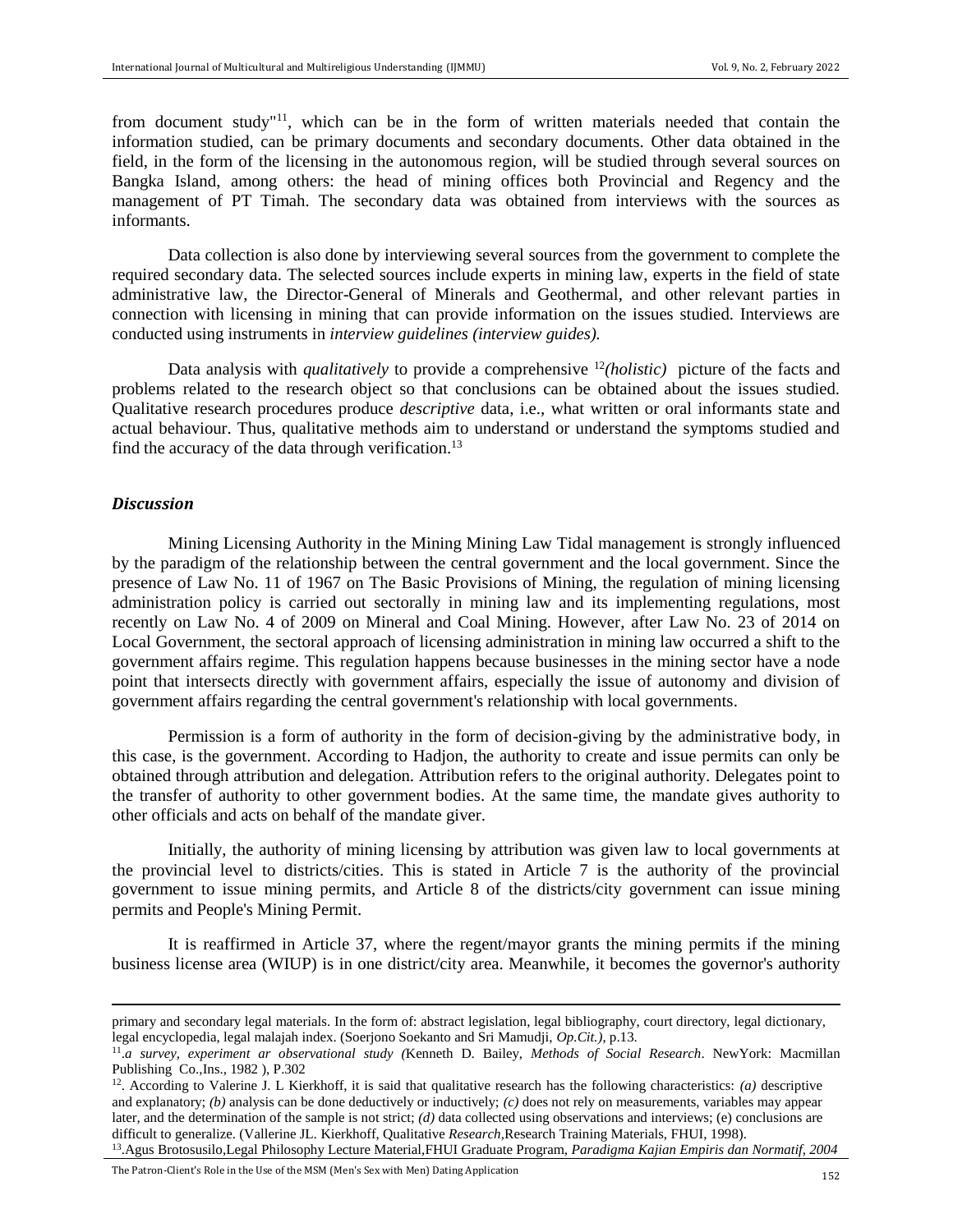if WIUP is located across districts/cities in one province after getting recommendations from local regents/mayors. Article 48 mentions the authority of the local government (regents/mayors and governors) to issue IUP Production Operations.

Similarly, people's mining permits are only given to residents, individuals, community groups, and cooperatives. Regents and mayors have the authority to permit business actors to carry out mining businesses in people's mining areas with limited area and investment.

Through the Mineral and coal Law of 2009, the authority to permit mining management is carried out proportionally by the central, provincial, and district/city governments. The arrangement of such authority is a breakthrough for the implementation of government within the framework of regional autonomy. The previous arrangement was highly centralistic, shifting towards the decentralization of authority.

Classification of mining business licenses includes; mining business licenses in the form of exploration and production operations mining permits, people's mining permits, and special mining business licenses.

The exit of the Mineral and coal Law in 2020 provides a shift in mining licensing authority on one hand, namely the central government. Initially, in terms of authority, the law gives attribution authority to local governments currently no longer have that authority since Article 7 and Article 8 were revoked or removed. Even in some other articles are changed, for example, Article 35 paragraph 1, namely mining business is carried out on the authority of the attempted permit of the Central Government.

As seen in Article 35 paragraph (4) Mineral and coal law, the Central Government can delegate the authority to grant permission to the provincial government by the provisions of the laws and regulations. Thus the provincial government carries out the delegation of authority from the central government.

Article 35 paragraph (4) in the Mineral and coal Law of 2020 will undoubtedly cause interpretation as if the local government has authority, even though it does not have independent authority as long as it means the absence of granting or delegation of authority from the central government to the provincial government. Moreover, Article 35 requires implementing rules such as Government Regulations to provide guarantees of legal certainty to the provincial government in order to how it obtains its authority and to what extent the authority can be exercised. The existence of legal certainty in implementing mining business activities is the purpose of mining management itself.

Referring to the opinion of Jan Michiel Otto, that how vital the essence of legal certainty is sicherkeit des rechts selbst, which is the certainty of the rule of law itself. First, the law is positive, meaning that the law is the norm of legislation. Second, the law is based on facts (tatchachen), not a formulation of judgment. Third, legal facts must be formulated to prevent errors in interpretation and be easy to implement. Fourth, the law of long durable law, not too often changed.

#### **Political Law on Mining Licensing Authority After Changes to The Mineral and Coal Law**

Mahfud MD argued that legal politics is an official "legal policy or policy regarding the law that will be enforced either by making new laws and replacing old laws, to achieve the state's objectives". The urgency of the notion of legal politics is the policy by determining confident choices that want to formulate laws and regulations and oriented to basic ideas (values that are believed) to achieve state goals.

The political sense of law is increasingly based on three main essences. First, legal politics must be conducted within a rational policy framework about socio-philosophical, socio-political, socio-cultural, and comparative approaches. Second, legal politics is an effort to give birth to laws and regulations that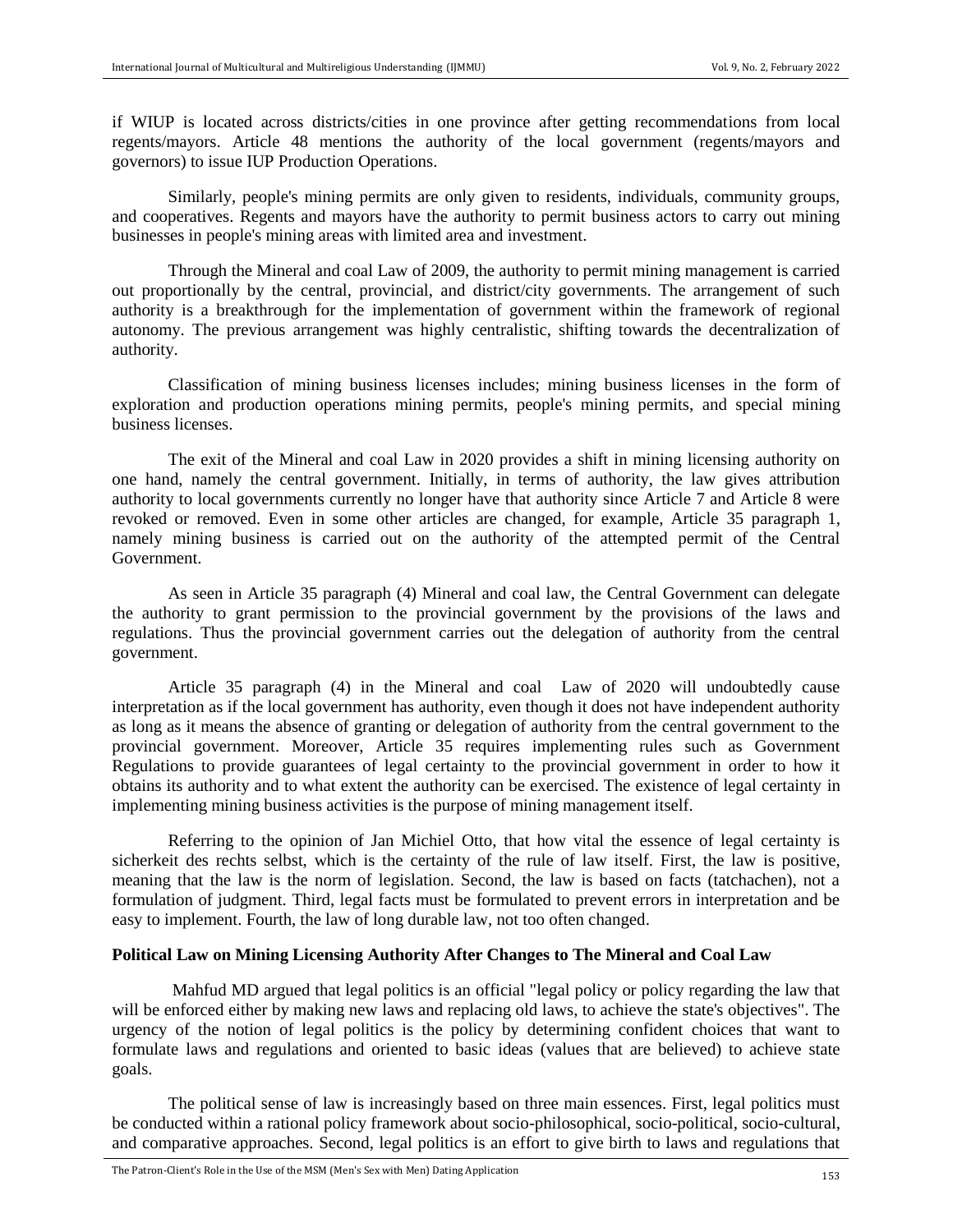have helpful power. Third, legal politics is carried out solely in the framework of achieving the objectives of the state.

Reading the political direction of the law changes to the Mineral and coal Law related to the authority of mining management licensing cannot be separated from the three major studies, namely changes to the Mineral and coal Law must be done with reasonable policy measures, have usable power, and can support the achievement of state goals.

Before the amendment of the Mineral and coal Law in 2020, the local government still held the licensing system through the governor's authority as a representative representation of the central government. Regents/mayors who were previously entitled to issue mining business licenses in districts/cities do not necessarily lose duties related to mining business licenses. As a central government representative to issue mining business licenses, the governor can request assistance from the regent/mayor and related agencies to prepare documents related to licensing in the district/city area through the Assistance Task.

Currently, the political direction of mining law has changed where licensing authority is no longer a priority of local governments after changes to the Mineral and Coal Law in 2020. Some of these changes include; the right to master minerals and coal, mining management authority, and delegation of authority.

Fundamentally, the change in Article 4 of the Mineral and Coal Law of 2020 is the right of mineral and coal control in the state for the most excellent welfare of the people and is organized by the Central Government through policy, regulatory, management, management, and supervision functions. Previously the control was carried out in a balanced manner by the central and local governments. Currently, this control is entirely in the hands of the central government.

The granting of mining permits has various negative impacts in various aspects. In addition to the environmental damage it inevitably causes, it also causes many leaks in state financial receipts that the state should receive. The permit should be a controlling instrument in the mining business by the philosophical meaning as mandated by Article 33 paragraph (3) of the 1945 Constitution. The meaning in Article is the principle of "The Right to Control of the State" to natural resources and the mandate "for the greatest prosperity of the people". These two things must then be used as a basis in the preparation of various policies that are regulating (regeling) and set (decisions / licensing).

In its implementation, the phrase state-controlled sentences refer to the central government previously run by the central and regional governments. This implementation means the word government hints at the meaning of state organizers, which could mean the central government or local government. The government exercises its right of control over minerals and coal through policies that regulate and establish.

Licensing authority can be a decision that controls mining management to maintain the environmental sustainability. Thus, licensing is an aspect of authority that can reduce the number of environmental damage. The political policy of mining law has no fundamental reason by making the central government own the autonomy to control the licensing authority while control over the exit of the permit is not as strict as before. Nevertheless, the exit of permission from the central government relies heavily on recommendations from local governments.

Local governments are only recommendations. Even though the area and the area as a location that is mined. Material and formal aspects have been equipped by mining companies applying for permits, but there is an absolute rejection from the community regarding environmental and social aspects. The central government will have very little access to information on this. Only local governments are more aware of the socio-cultural conditions of their people. The complexity of this problem will always arise during the mining community. By cutting the right of local government control over minerals and coal, it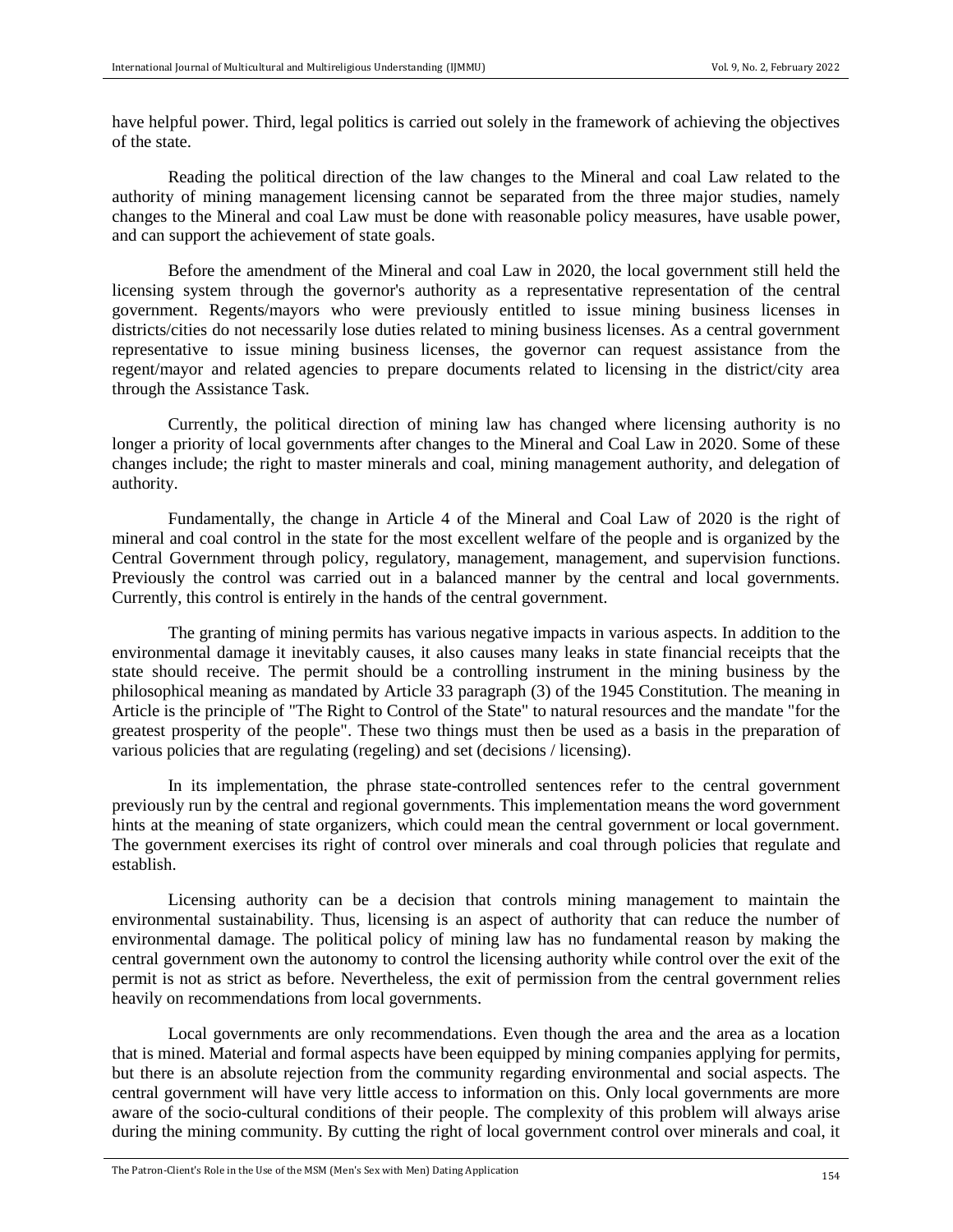signifies that licensing is carried out in an integrated manner by the central government. The autonomy rights that have been granted to the local government to manage and manage its area, including the management of mineral and coal natural resources, are currently taken over by the central government. Local governments almost no longer have the right of autonomy independent of the right of mastery of natural resources to the authority of licensing.

The most reasonable effort is to give the right of management of natural resources so that every local government can conduct direct supervision related to licensing as a form of environmental literary control.

Furthermore, the change in the political direction of the law in the Mineral and coal Law of 2020 is the authority of mining management which again asserts the authority is in the central government. The arrangement on this matter is in Article 6 of the Mineral and Coal Law of 2020, giving twenty-three authorities to the central government, one of which is the authority to issue attempted permits. Whereas in the previous arrangement, Article 7, the provincial government can issue IUP, and Article 8, the district/city government issues IUP and IPR permits.

The authority of Article 7 and Article 8 in the Mineral and Coal Act of 2020 is currently removed or revoked. This further cements the existence of Article 6, which gives full sovereignty to the central government's authority in mining management. Of course, in line with what is written in Article 4 Mineral and Coal Law concerning the right to master minerals and coal by the central government.

The wiggle room given to the local government in the political change of mining law is regulated in Article 35 paragraph (4), which is about delegation of the central government's authority to the provincial government in terms of granting attempted permission. This delegated authority also needs to be supported by government regulations in its implementation. This means that not necessarily the provincial government can have the authority to grant permits when the central government does not delegate authority to him.

#### *Conclusion*

Since the Mineral and Coal Law, the politics of mineral and coal mining law have again eroded the licensing authority from the local government to the central government. The centralistic paradigm and the granting of permits in an integrated manner also mark the shift of regional authority that was initially attribution to its authority and is currently the authority of delegates in granting permits even if there is a delegation of authority to delegate the granting of permission from the central government to the local government. As stipulated in Article 35 paragraph (4) of the Mineral and Coal Law. Affirmation of the political direction of mining law is a priority of the authority of the central government when some strategic articles have been made changes and even abolished. Changes in the formulation in Article 4 (the right to control minerals and coal) and Article 6 (mining management authority) of the Mineral and coal Law of 2020 show the absence of partisanship towards local governments to allocate mining licensing authority. The right to mastery of minerals and coal is carried out entirely by the central government. Even in full power, mining management authority is in the hands of the central government authorities. The local government only recommends that or may not be issued a mining permit. The rest of the provincial government can be given the authority delegated by the central government to grant permits as long as there is a delegation of authority to him.

#### *Reference*

Anis, Mohammad, 2012, "Menjamin Pembangunan yang Berkelanjutan*"*, *Warta*